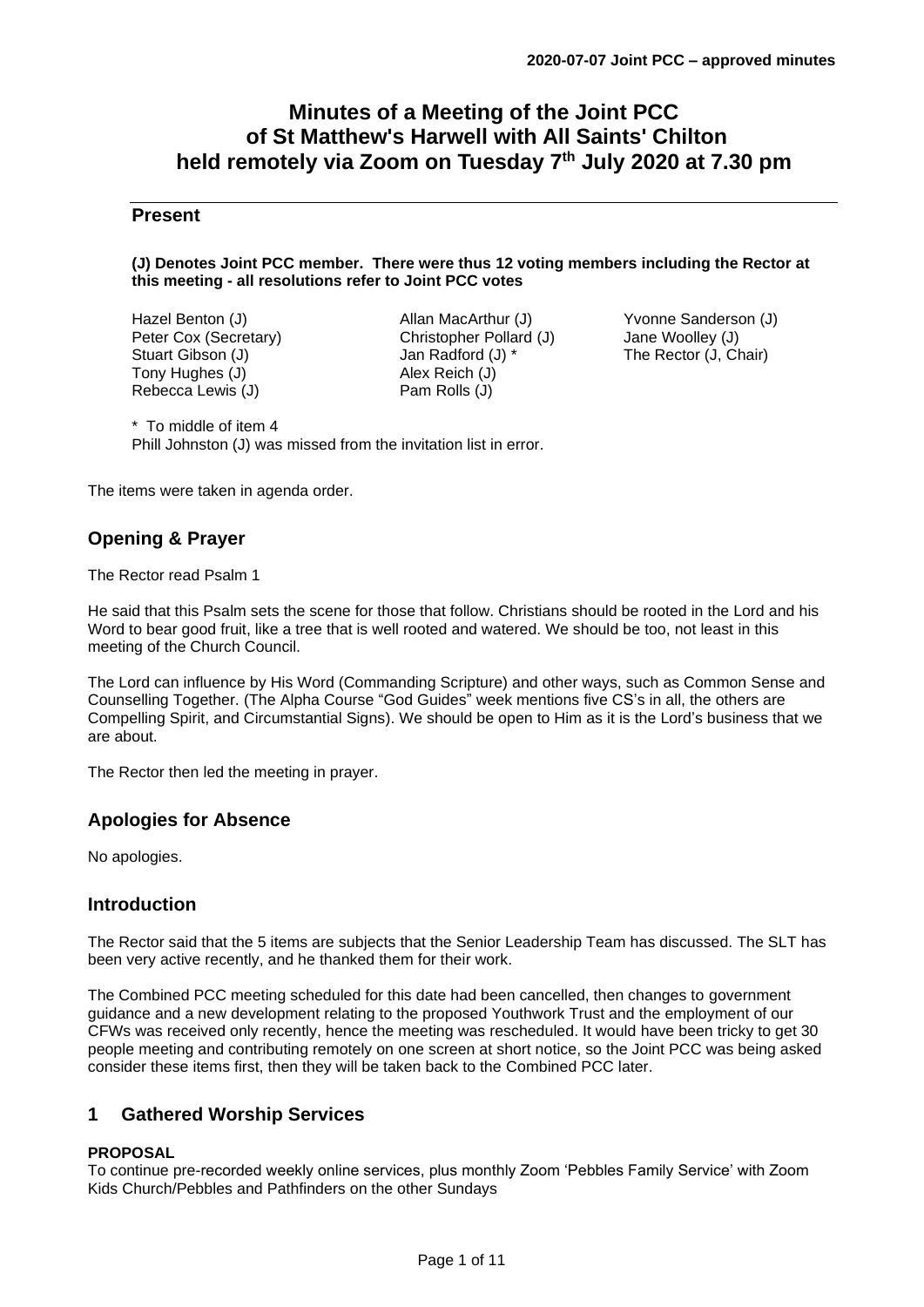### **2020-07-07 Joint PCC – approved minutes**

**Decision required**: to hold 'gathered' services in the churches every Sunday late afternoon/evening, alternating between Harwell and Chilton from Sunday 19<sup>th</sup> July, with the option of a 'second sitting' if required for capacity. No singing or wind instruments currently allowed, no raised voices, no refreshments or staying to socialise, Communion possible 'in one kind' but not currently proposed, toilets on request.

- Chilton with 1.5-2m spacing max 27 attendees possible
- Harwell with 2m spacing max 47 attendees possible

**Decision required**: is pre-booking required, or 'first come first served' on the door?

**Decision required:** what time on Sunday? Should a second-sitting be considered?

**This Paper refers**: Covid 19 Restarting Public Worship Some Legal Questions and Answers: Instructions from the Diocese regarding required Parochial Church Council resolutions.

The Rector said that we have permission in Law to hold gathered worship, with restrictions and conditions as listed above. The Rector and the Church Wardens have worked out seating plans and routes for both churches, resulting in maximum attendance numbers and the proposal above.

Discussion ensued:

### **TIME OF DAY EVENING VS AFTERNOON**

Two JPCC members asked why Sunday afternoon or evening were being proposed, as the evening service was the least well attended, a morning service might be better attended.

- If the service is held in the morning, it would clash with the streaming of the online service at 9am. The Rector said that the service is not streamed live but on demand, and can be viewed at any time. Though people may like to view the service at 9am to see it at the same time as others.
- A Churchwarden said that they wanted to be cautious: As fewer people attend the evening service, it will enable them to try this type of service and see how well the arrangements in the churches work, without the concern of attracting too many people.
- Another Churchwarden said that they were not looking to put the usual service back on at this stage. The main service will continue to be the online service - people like worshipping at ordinary church time. This format is more appropriate to a small- to medium-sized gathering as a small first step.
- It is an informal time of about half an hour or so to give an opportunity for people to pray together.
- This is an initial step and we can change it later.

## **The Rector said that there was a consensus for late afternoon or evening, with a second sitting if necessary.**

**No Objections.**

#### **SERVICE TIME**

The Rector asked what time the service should be held.

- Some people don't come to the usual 6:15pm evening service as it is too late.
- We would get as many suggestions as the number of people we asked. 6pm would be good.
- The Rector suggested that we could have the service at 6pm while that was in daylight hours then change when the evenings draw in; some churches have Winter and Summer service times.
- It could be 6pm for the summer, then 5pm for the winter if the Covid restrictions continue.

| <b>PROPOSAL</b> | To hold a Gathered Service at 6pm, at All Saints' and St. Matthew's<br>Churches on alternate weeks. Other arrangements as listed above. |                 |  |                       |              |  |  |
|-----------------|-----------------------------------------------------------------------------------------------------------------------------------------|-----------------|--|-----------------------|--------------|--|--|
| <b>Proposed</b> | Rector                                                                                                                                  | <b>Seconded</b> |  | Passed by<br>the JPCC | Unanimously. |  |  |

#### **SIDESMEN**

The Rector mentioned that sidesmen would be needed, they may also do the readings and prayers.

- A Chilton Churchwarden said that only three of their team were available, the other three are shielding.
- The Rector said that there would only be two services a month, so three would be enough.
- It will be a very short service, more of a gathering so there would not be a lot of setting up.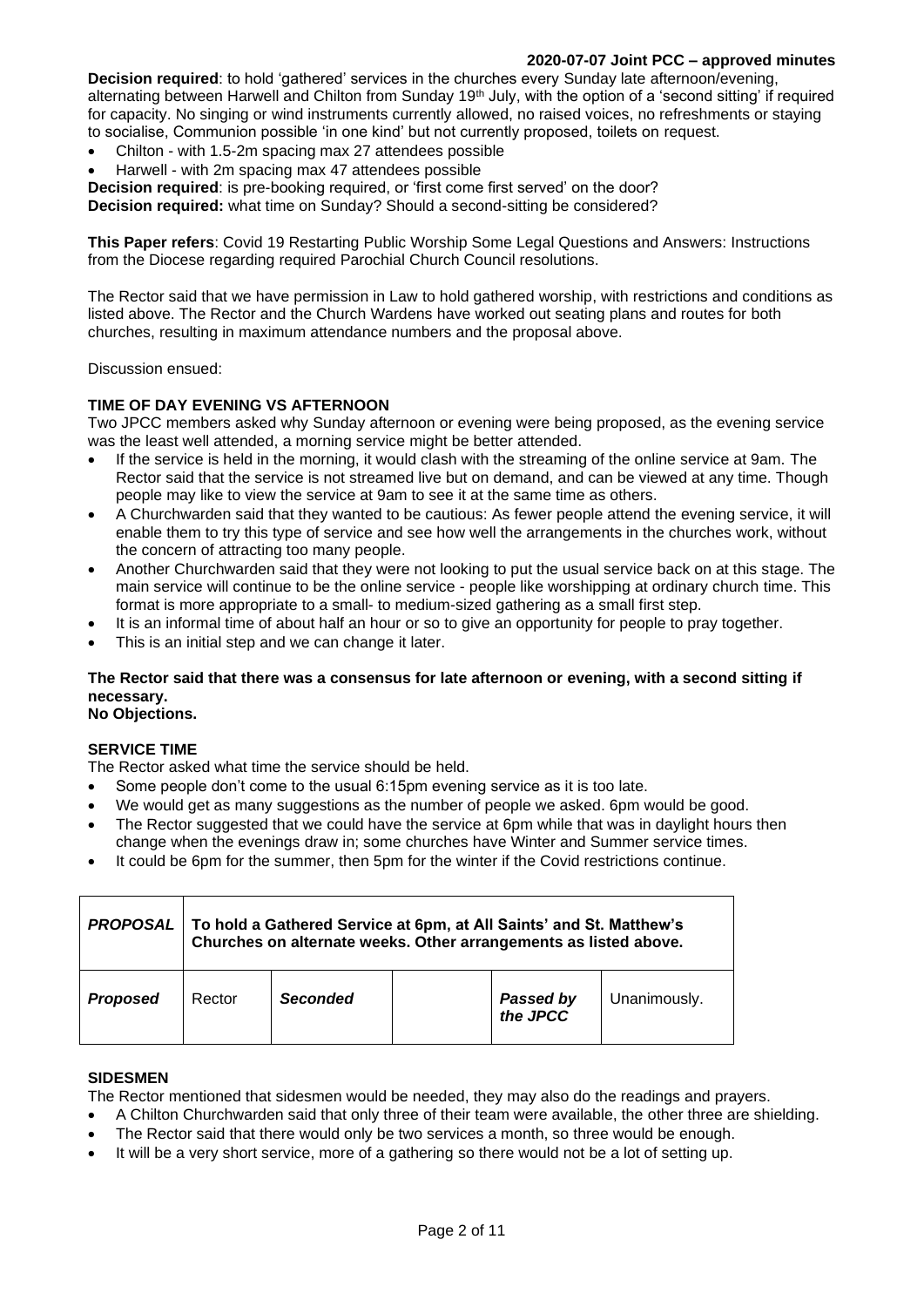### **BOOKING / REGISTRATION IN ADVANCE**

The Rector said that the maximum congregations are 27 people at All Saints' and 47 people at St Matthew's. We could see see how many people turn up and end up turning people away, or state that people have to book in advance on the website or by phone to the office.

- It could be an inconvenience to people to book and to administer bookings, so we could have first come first served.
- We should stop the booking system if it was not needed after one or two services.
- The Rector said that we could say that we guarantee a place if people pre-book. There was some agreement to this.
- Registration is required if people come within 2 metres of each other because if someone attends who falls ill with Covid 19, then contact details are needed so we can let everyone know. This is not currently required when distancing over 2 metres from each other.
- We should compile a list of attendees and contact details in any case.
- The Rector said that registration will compile a list, then we can add the contact details of people who have not registered as they arrive.
- We could use booking as a tool if the limit is 27, then once, say, 17 people have booked, we could stop bookings to leave 10 places for people who turn up on the day, or consider what action to take (e.g. put on a second service later).
- Having a list of registered people at the door would be helpful, as you could tick people's names off as they arrive, which would avoid people lingering at the door. You could then add the contact details of other people as they arrive.
- A list would be helpful, but the phrase "pre-booking system" is off putting and sounds like a school register, so we could say that "it would be helpful if you let us know". There was some agreement to this.
- We could call it a "Welcome List", and ask people to indicate if they are likely to come, and to let us know if they are not coming having booked.
- We should avoid giving the impression that people can't attend if they don't book. We can add to the list as people arrive.
- It is important that people understand that we are at reduced capacity and we are asking for names so we are not at risk of having too many people attend.
- It is also important that people know that booking is to keep them safe.
- This could be administered by the Church Administrator, who passes the information to the sidesmen. The Rector confirmed that the Church Administrator would administer this, it would be part-automated for those accessing on line, and people not on the internet could book by phoning the Church office.

### **ACTIONS IF OVER CAPACITY (Second service etc)**

- It was reported that some people would not come if they were taking up places that someone else wants. The Rector said that we could have a comments box when booking so people could indicate they would give up their place if we were over capacity.
- We could put on a second service to avoid disappointment, or people could try again another week.
- The Rector said that it would not be onerous to do a second service as there would be no setting up and the leader and sidesmen could stay on. If we did find that we were getting booked up we could then tell people there was a second service.
- We could offer the other church if a service is fully booked. The Rector said that the service alternates between churches each week, though we could have a service at both churches on the same Sunday if there was demand.
- We should see how the first few services go, then consider these points.

The Rector proposed that we have a booking system as discussed, with the Church Administrator checking a little in advance if capacity is being reached, and then consulting with the Rector and churchwardens what to do.

### **HOLY COMMUNION**

The Rector said that "Communion in one kind" means bread only. He asked if this should be included.

- We should wait until after the first few services and see how many people attend. There was some agreement to this.
- It would be good to do this if possible, as you can't really have Holy Communion at home. There was some agreement to this too.
- The Rector said that we need to consider the practical arrangements.
- You would need to be within 2 metres to administer Communion, and the Churchwardens have worked hard to plan a layout and routes in the Church to achieve the minimum 2 metres social distancing. It would be a shame then to come within 2 metres.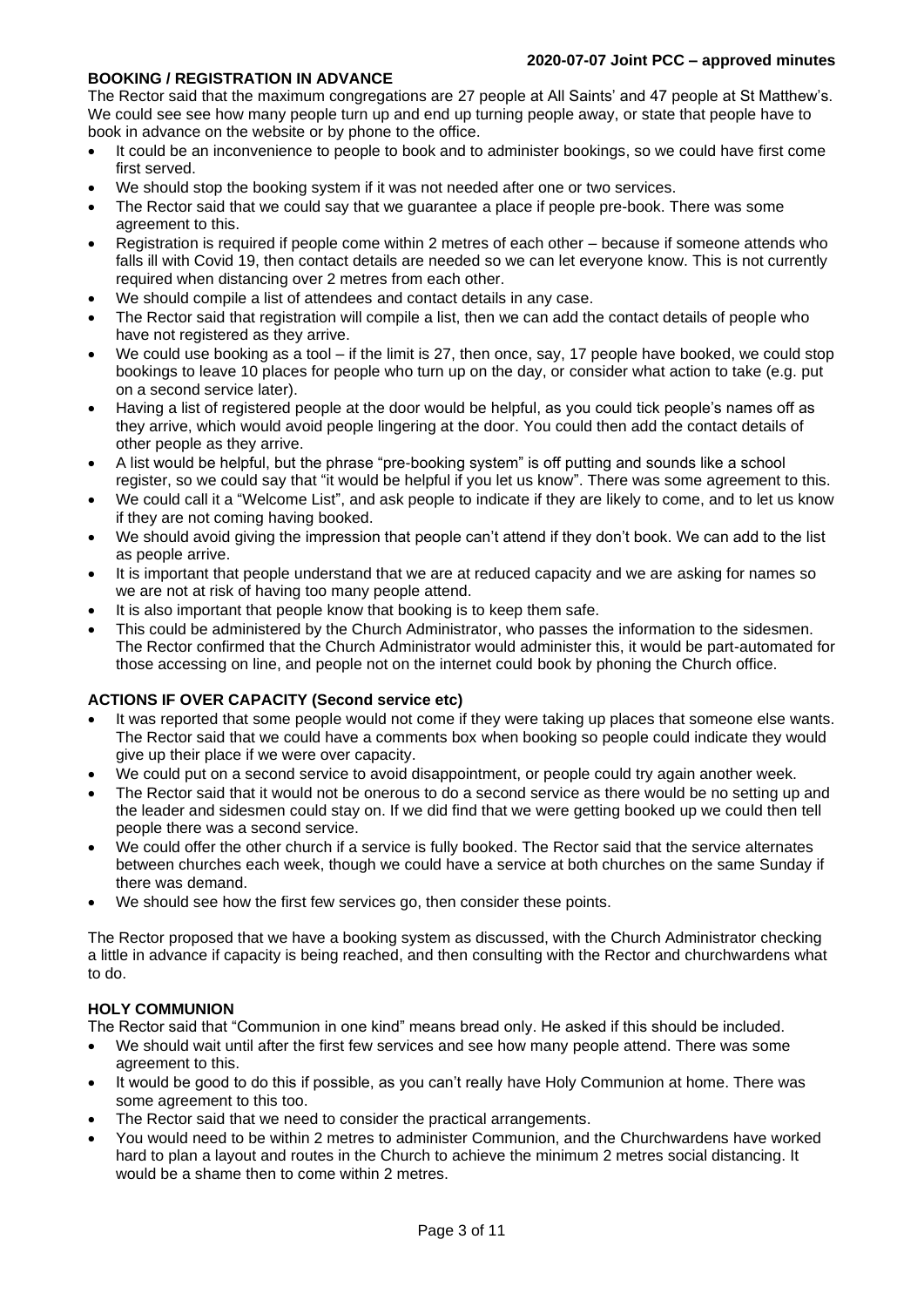- The Rector said that the Archbishop has been photographed administering Communion in personal protective equipment (PPE).
- We could use PPE and hand sanitiser between each person.

**The Rector said that we are starting services slowly and could consider this at a later date. All Agreed**

## **The Rector said that we will have pre-booking, time as discussed and Holy Communion to be considered later.**

## **No Objections.**

### **PCC RESOLUTION**

The Rector said that a PCC resolution is usually required to change the schedule of Services as a safeguard for the PCC. The Diocese state that a resolution of the PCC is still required, however the Diocese have specified that a resolution is not required until August. A resolution could be made in August by correspondence if necessary, though we may be meeting in person by then.

#### **As there are mixed messages, the Rector said that we should leave this in abeyance for now. Agreed by the Committee.**

## **2 Opening the Churches for Private Prayer**

### **PROPOSAL:**

**Proposal:** to move from opening the churches each 2 days a week 12 noon to 7pm to 7 days a week during daylight hours.

Discussion ensued:

### **OPENING TIMES**

- There was some agreement to the proposed days, and a suggestion of continuing 12 noon to 7pm.
- In the past the churches have been open every day so if people arrive too late, they can come back the next day, not the case if the churches are only open one or two days per week.
- If the main service is on Sunday evening, we could have the church closed on Sunday to reduce the viral load as a mitigation.

### **CLEANING**

- It was suggested that the churches could be cleaned more than once a week e.g. each morning before opening. However, some of the cleaners are shielding and not available, so they cannot clean any more often than weekly.
- Could we state that the churches are cleaned at particular set times? The cleaners are all volunteers and clean when they can, rather than a set time each week.
- Could the people who open and lock up the churches and lockup also clean? One of the people locking up is also shielding so it is unreasonable to ask them to clean as well.
- The Rector said that we are reducing the level of cleanliness in parallel with the societal easing of lockdown; we need to decide the level of risk and our responsibility to people coming in.
- It is a judgement call between our duty of care and the freedom of people to come in. If we make the buildings as safe as they can be, they will not be open very often. People have a responsibility for themselves coming into a place that is not clean, as is the case with a shop. We could have hand sanitiser available on the way out. It is getting the balance right.
- There is a slight increase in risk if someone goes in with Covid19, to be balanced with people's spiritual and mental welfare. We should let people know so they can make an informed choice.
- The Rector said that there are no particular rules on cleaning.
- We should consider keeping the toilets locked, else more cleaning will be needed and there could be more spread of the virus.
- We should have sanitiser, wipes and a disposal bin available.

## **FOOTFALL**

- The meeting considered how many people will be coming in and how long will they be staying one person was in church for an hour and saw no one. Another said that they have visited church a couple of times recently, but would visit more often if it is open daily.
- There will be less footfall and people staying less time than other environments such as buses and workplaces.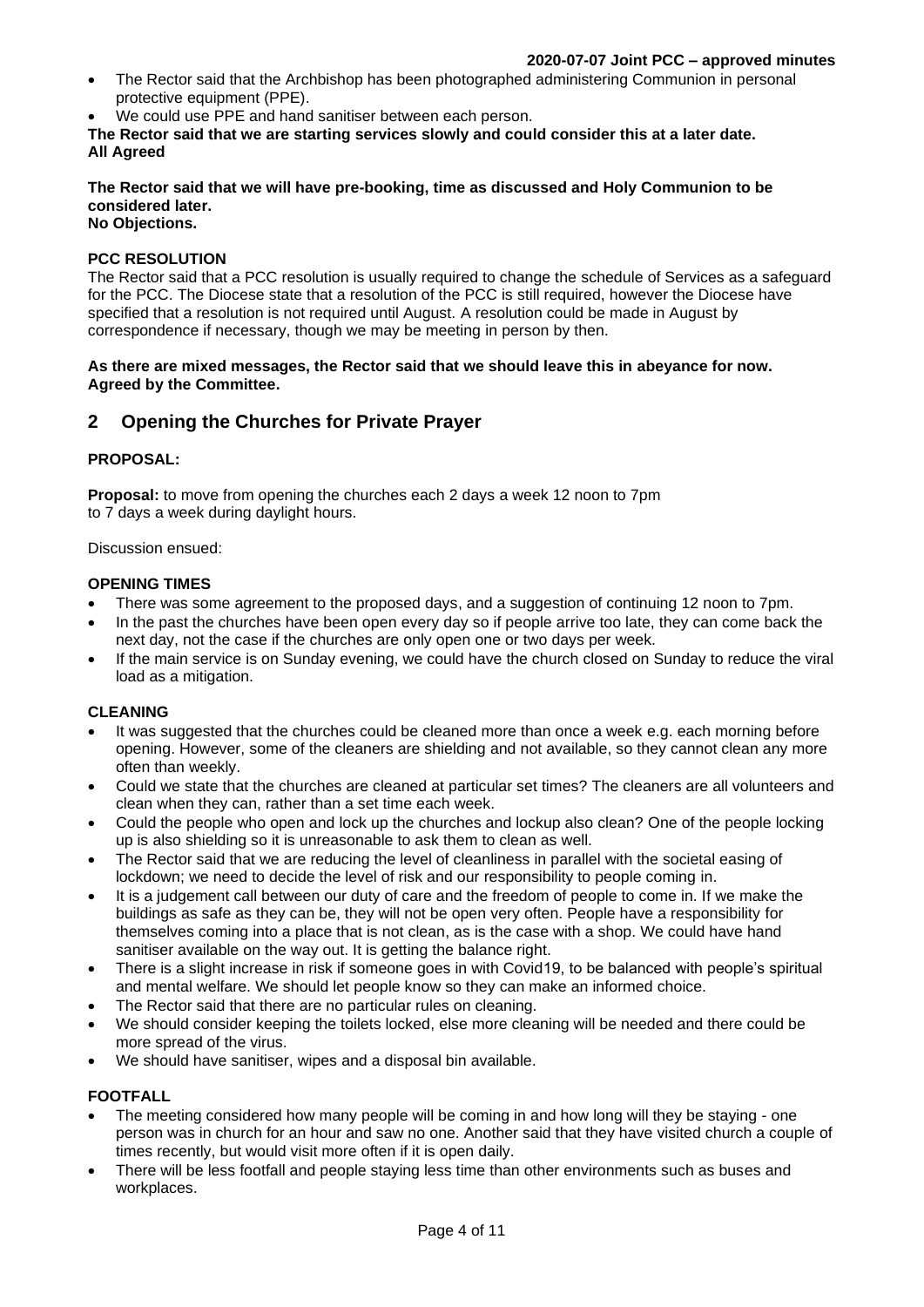### **NOTICE TO VISITORS**

- Praying can involve kneeling and vocalising with your face close to a physical object, with an added level of risk.
- We could ask people to clean where they have touched.
- There is a duty of care and it is a difficult balancing act. We could have signs up saying the churches are only cleaned on one day per week, it is up to the visitors to stay safe
- There is a balance of risk, it is not reasonable to operate a system guaranteeing cleaning once a day or two days or on a set day. If we open the churches to give an opportunity for prayer and worship, all we can do is have sanitiser and wipes available, and have a notice that asks people to take every precaution.

The Rector said that we should go back to the Churchwardens and get a sense of what people are doing.

### **STRAW POLL (No Church Wardens voting): 7 In Favour. None Against. CARRIED**

Further comments:

- The Rector said that it would be up to the churchwardens when the opening times changed. They should see when it is feasible and convenient.
- This could start after the Rector's weekly news update and have a well worded notice on or by the church door. Suggestions for wording should be passed to the Rector
- We should make sure people understand that it is not a sterile space so they can make their own decision. There was some agreement to this.
- The days and times should be left up to the churchwardens.
- A Chilton Churchwarden has supplied the wipes and bin up to now. The Rector said that the Churchwardens should also determine arrangements for supply of wipes etc.
- The Churchwardens will ask the people opening and closing the church if they are also willing to clean.

## **3 Bell Ringing**

#### **PROPOSAL:**

### **Chilton**

**Proposal:** to ring three bells only to comply with social distancing rules and sanitise hands before and after. There would be three ringers only for each session and they would ring their assigned bell for the duration. The extension window would be opened for ventilation.

#### **Harwell**

**Proposal:** to ring four bells (1, 3, 5, 7) only to comply with social distancing rules, one ringer one rope, and sanitise hands before and after ringing. Social distancing to be observed on tower stairs. Ring for a maximum of 15 minutes for service ringing only, and a minimum of three days between each session. Windows and door in ringing chamber to be opened to allow through air ventilation whilst ringing.

The Rector added that there are two services a month at each church.

Discussion ensued:

- As e.g. gyms require face coverings for strenuous activity would they be required for bell ringing? Stuart Gibson said that only 3 or 4 bells would be rung, which is not particularly strenuous. In some cases, the ringers are all members of the same family.
- As the ringing is before services, we need to consider how the ringers exit the bell towers. Stuart Gibson said that the All Saints' ringers can exit through the kitchen which is acceptable, but the layout at St. Matthew's would mean that this is more complicated and will need further consideration.

| <b>PROPOSAL</b> | To ring bells at Chilton and Harwell Churches before services. Details<br>as listed above. |                 |  |                              |              |  |
|-----------------|--------------------------------------------------------------------------------------------|-----------------|--|------------------------------|--------------|--|
| <b>Proposed</b> | Rector                                                                                     | <b>Seconded</b> |  | <b>Passed by</b><br>the JPCC | Unanimously. |  |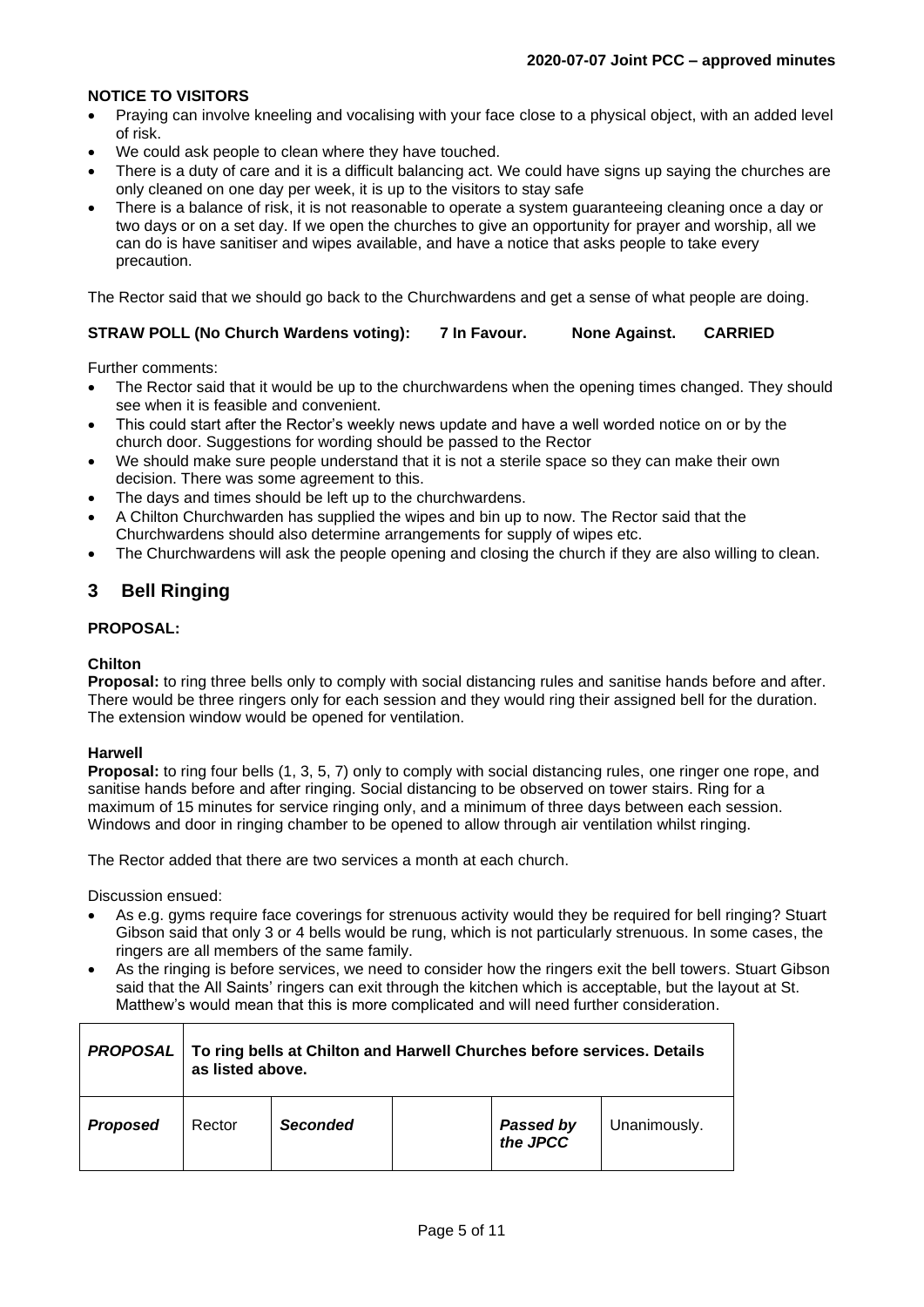The Rector thanked Stuart Gibson and Philip Roberts for their work on this.

## **4 Holiday Club**

### **PROPOSAL:**

**T**o proceed with plans for Holiday Club over 3 weeks, each with a 'bubble' of 15 children meeting in the Church Hall (total 45 spaces); priority for children of helpers, then following the previously-agreed priority categories, using a 'lottery' to allocate places (w/c Monday 27 July, 3 & 10 August)

Paper "Holiday Club July 2020" refers: covering the detailed proposals, a survey of last year's parents, and possible online options for those who are not participating in above Club.

The Rector said that we should consider firstly if we *could* run Holiday Club as described or if there are any major reasons why we cannot. Then we should consider if it is something we *should* be doing.

### **4.1 WHETHER WE COULD RUN HOLIDAY CLUB**

Discussion ensued:

• A PCC Member asked if we were going too far too fast. The Rector said that the proposal follows Primary Schools policy of having 15 children and a team leader, with no mixing. Other holiday clubs are being run. The Diocese is aware of this proposal and has not objected. The Insurance company has asked us to follow any relevant guidelines and do a risk assessment.

#### **OLDER HELPERS**

(People over 70 are considered vulnerable to Covid 19).

- Teaching assistants at schools are not in the same age group as the people who help at Holiday Club, so they are not putting themselves at risk in the same way as the Holiday Club helpers are.
- Jane Woolley, who helps organise the Holiday Club, said that there are fewer helpers at or over 70 years old than younger volunteers, and they tend to help with refreshments or craft and are not usually helping in the dens where they would be closer to the children. The Children and Families Workers have already been asked and there are plenty of younger volunteers available and this format requires fewer helpers than usual. They have decided not to exclude older volunteers to avoid upsetting them, it is up to them to assess their own risk. She acknowledged the concern stated.
- People over 60 can no longer volunteer at a local organisation for safe practice a rule of thumb is to consider what the newspaper headlines would be in adverse circumstances. Though it looks like the team has considered this matter thoroughly.
- The Rector said that there would be 9 adults helping, three adults per week, led by one of the Children and Families Workers or the Rector.

#### **MIXING**

- "Crossover of the three leaders" is mentioned in the paper. This not done in schools as it increases the risk of spreading the virus.
- The Rector said that it is currently unclear if he is unavailable on the Monday (his medical work day), but he would make sure that there was no crossover of leaders in the bubbles. It would be an option to change to a 4-day week if he is unavailable as also suggested.
- A lot of other Covid19-related risks arise outside Holiday Club, so this may not make much difference.
- We should also consider what this would look like to an outsider.

## **LAYOUT OF BUILDING**

- A PCC member asked if the layout of the Church Hall can allow all of the necessary social distancing, especially access to the building and toilets.
- Jane Woolley said that it can. Bubbles of 15 children do not have to socially distance, though they would minimise contact. The Leaders would ask all parents to stay outside, only the children and the helpers would go in. The disabled toilets would be for the adults and the Gents and Ladies toilets for the children.
- The Rector said that different schools are interpreting the social distancing rules in different ways, for example only applying social distancing indoors. The government guidelines accept that primary school age children are not going to keep apart.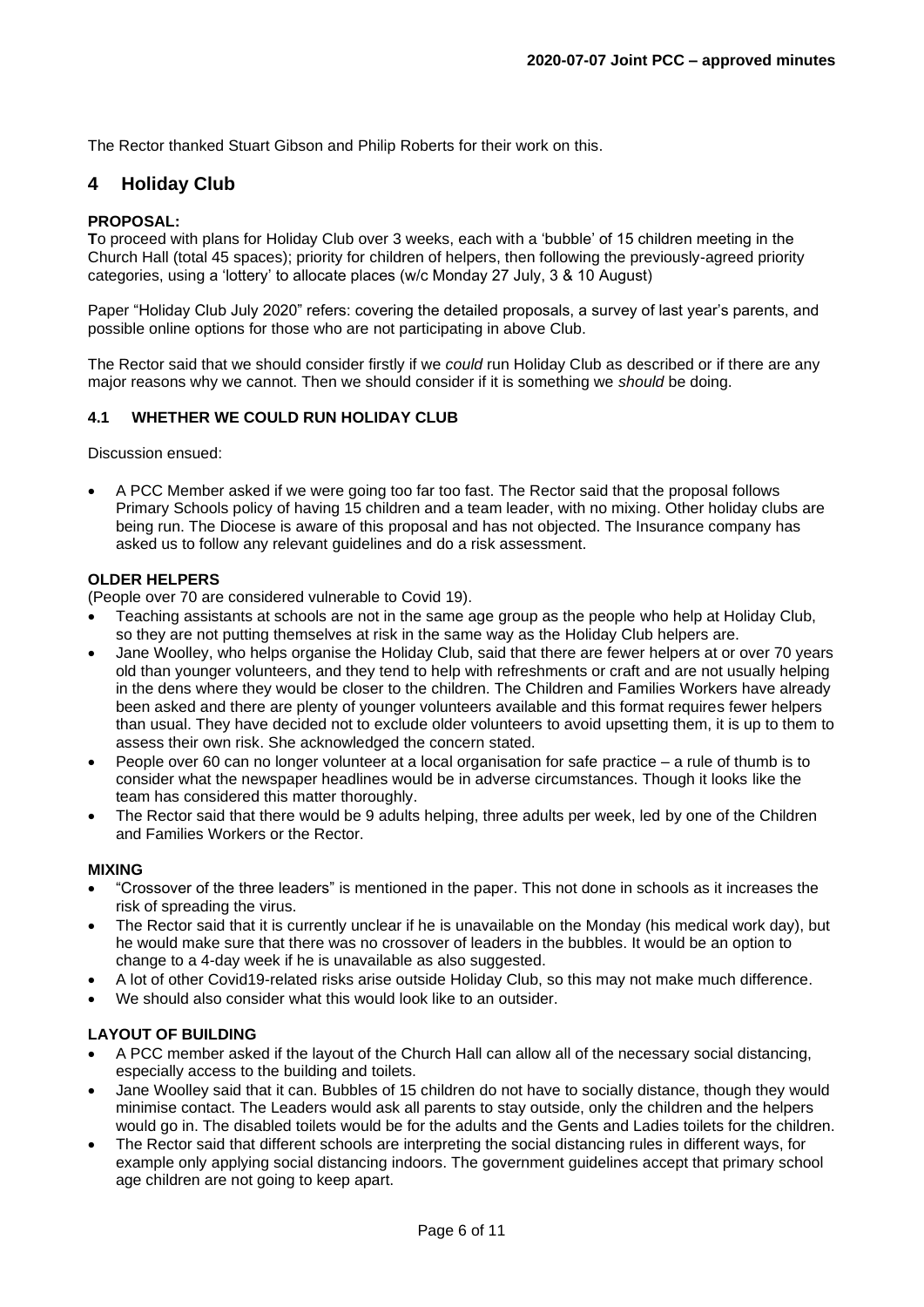## **ACTIONS IF SYMPTOMS OCCUR**

- If one of the children or adults in the bubble gets Covid-19 symptoms, then they would have to withdraw from the Club and isolate for 14 days or until they get a negative test. The parents should be made aware that they are signing up to this.
- Jane Woolley and the Rector said that they would make this clear to the parents and helpers, as it would cause problems e.g. if the parents cannot work from home.
- There was agreement that guidelines should be set around this that must be followed.
- The Rector said that we could adapt the policies of schools and other holiday clubs.

#### **The Rector summarised by saying that the general feeling was we could run Holiday Club and there were no big issues preventing it.**

### **4.2 WHETHER WE SHOULD RUN HOLIDAY CLUB**

Discussion ensued:

## **LEADERS AND HELPERS WORKLOAD VS NEED**

- A number of PCC members expressed concern about the large amount of extra work, especially for the Children and Families Workers (CFWs), as well as the helpers and the Rector. They are already doing a lot of extra work at the moment including a lot of phone contact.
- The whole situation is stressful. Quite a lot of school professionals are finding similar work difficult. We need to ensure that the people running Holiday Club are comfortable that they can run it along with everything else. Even opening the churches for longer has entailed a lot of tasks and Holiday Club is on top of this.
- Hopefully the CFWs have already considered their workload, and should get time off *in lieu* as necessary.
- If Holiday Club is welcome and useful, we should not stop it. Some families may be desperate for the break and would value it. There was some agreement to this.
- Several PCC members said that the Children and Families Workers would be the best judges of the need versus the extra work. The Rector said that it was a difficult issue and he could see the arguments both ways.
- Hazel Benton said she had talked to the CFWs and they sounded happy to run Holiday Club, though you do not know how it will go until it happens.

## **NUMBERS ATTENDING**

- 45 children would be less than half of the usual attendance.
- In the paper it states that priority should be given to the children of the helpers to attend, how many places would be left? It was stated that the children of the CFWs, Rector and helpers are mostly the wrong age to attend so would only take a few places.
- Even if only a few children go, bearing in mind the Parable of the Lost Sheep, there is no golden number of people that it is worth taking the Gospel to, and all children are important, no matter who their parents are.

The Rector said that he got the impression that Holiday Club could be run, but the JPCC are concerned that it could be too much work, that there is uncertainty of the demand from families, and that care should be taken to ensure that there is not an excessive number of children of helpers.

#### **He said in summary, that the JPCC has no clear sense or strong feelings whether Holiday Club should be run. This decision is therefore in the hands of the CFWs, and the JPCC will support whatever decision they make Agreed by the Committee.**

The Rector said that he would discuss this with the CFWs. It was suggested that Hazel Benton discusses the Health and Safety aspects with the CFWs.

## **5 Collaborative Youth, Children's and Families' Work**

## **PROPOSAL**

The possibility of collaborative youth [and children's and families'] work in the Didcot area via an independent trust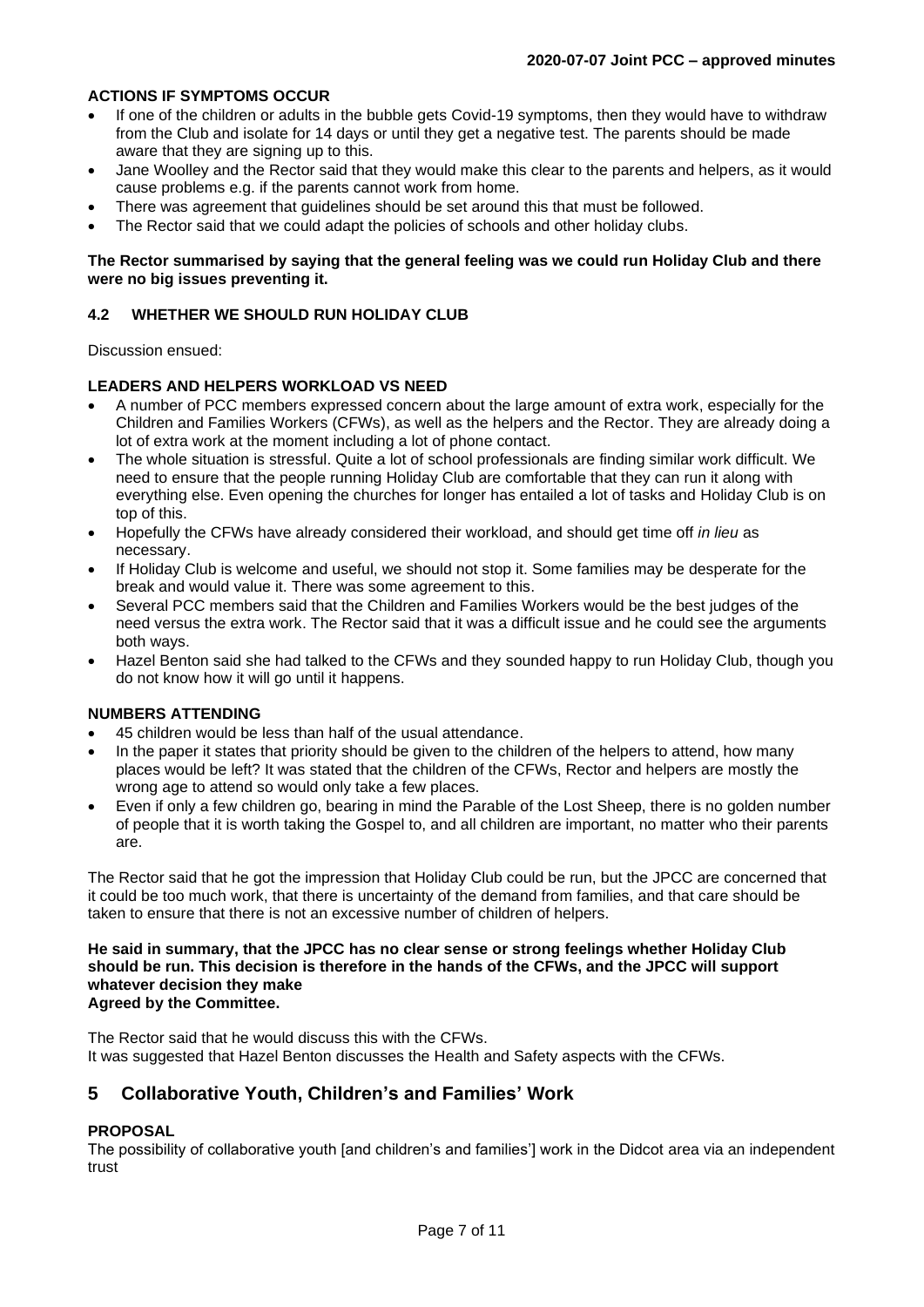#### **Decisions**

- **The JPCC is broadly supportive of the model proposed and of making an application to the Diocesan Development Fund in September 2020**
- **The JPCC is supportive of employing our CFWs via the Trust**
- What are the key considerations?
- Are there other ideas or considerations that the JPCC has identified?

### **These papers refer:**

**Appendix A**: Christian Youth Work in Greater Didcot Discussion Paper January 2020: Description and scope.

**Appendix B:** Meeting 28th January 2020 Summary: Meeting of clergy from Didcot and surrounding villages – agreement in principle to explore the possibility of collaborative youth work, including establishing an independent trust, and list of churches involved in the first step. Description of Youth for Christ Local Centres.

**Appendix C:** Models for Collaborative Working Amongst Young People in Greater Didcot – Two possible models for employing youth workers to work at the individual churches and across the district– either employment of part time or full time youth workers by the home church and secondment of available spare time to a Trust, or employment of youth workers entirely by the trust, finance and resource contributed by the home churches.

**Youth, Children and Families Trust:** Proposal, Governance, Costings, Staff numbers and allocation of time and work for two scenarios with lower and higher funding, staff numbers and hours.

The partner churches for this stage of the proposal are Harwell and Chilton, Great Western Park, Didcot Baptist and Ridgeway Community Churches.

The Rector said that discussions have been taking place amongst the Anglican and other church leaders in the Didcot and surrounding area over the last few months about collaboration over youth work. Very recently discussions have been broadened to include Children and Families Work, following a recent helpful prompt from Didcot Baptist Church.

He clarified a line in one of the papers that the Benefice's contribution would be £30,000 pa – this is what we currently contribute, not an additional amount.

A significant benefit of the proposal is that Didcot Baptist Church and Ridgeway Community Church believe they can identify funds for a part time (half full time) youth worker, and both have a full-time youth worker available. This means that we would have no difficulty finding youth workers. The proposal is that the youth workers are employed by a Trust, which would apply to the Diocese's Development Fund for a grant so both Youth Workers would then work full time, working half time at their home churches and the rest spread amongst the other churches.

The Harwell and Chilton Children and Families workers would also be employed by the Trust.

The churches would only expect what they pay for, we would benefit in more youth worker time, the other churches by their youth worker being employed full time rather than part-time. We would all benefit from more coordinated work across the wider Didcot area.

There was considerable agreement that this was a good idea which would benefit all participants.

Discussion ensued and the Rector answered questions under these general headings:

### **DEVELOPMENT FUND GRANT**

- The Rector agreed that the grant is from an Anglican Diocese (Oxford) though the proposal includes non-Anglican churches. We and Great Western Park (Anglican churches) would lead the application. Other Development Fund proposals are ecumenical.
- A JPCC member asked how long term the Development Fund grant would be for. The Rector said that each project can apply for a maximum of £200,000 over five years or £80,000 for a single project. Many proposals are asking for far less. The Diocese considers sustainability; they are keen that the funding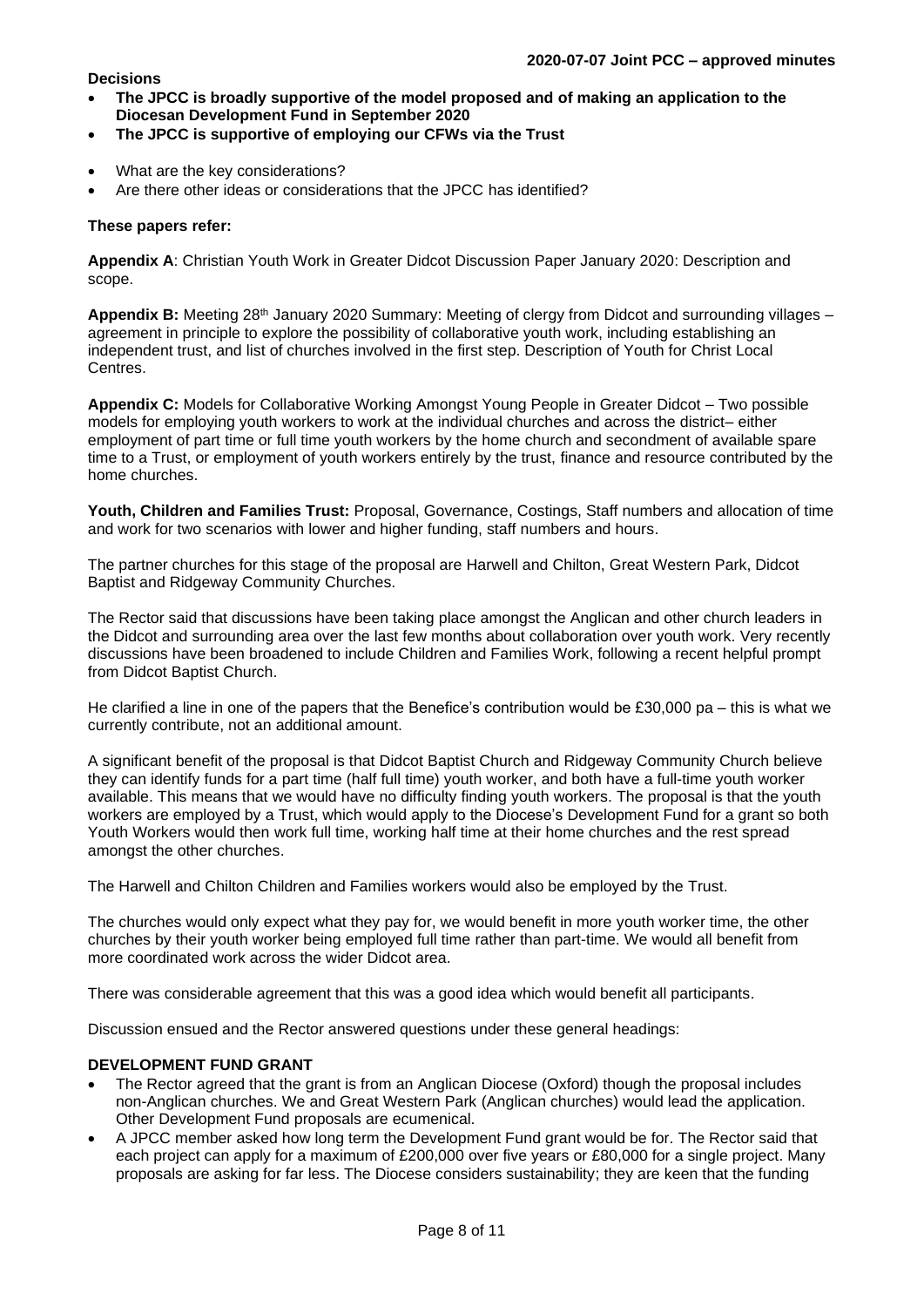enables the work to begin, then other means of support are found. There are other potential sources of funding for this proposal.

Two scenarios are included in the Trust Paper, the first is 50% match-funding (£33,000) from the Diocese, the second for 100% (£66,000) match-funding and more workers.

• There was some agreement that we should apply for the second scenario, as we still may get the smaller one if it is rejected. The Rector said that the Diocese could reject the application outright, though there had already been consultation with the Diocese and it could be discussed again before submission.

#### **STAFF TERMS AND CONDITIONS**

- We must ensure that their employment rights provided by the Trust are at least as good, if not better than their current ones, and are not changing to their disadvantage.
- We should ensure the Trust mirrors the terms in our Children and Families Worker's (CFW's) contract e.g. Church of England pension of 4% and death in service benefits. It would make sense for the Trust to provide this and we should insist on it.
- There should be a clause in the trust document that we will re-employ both CFWs if the Trust breaks up.
- Hazel Benton, chair of the Employment Committee, said that she had spoken to the CFWs and both said that they would only do this if the main part of their children and families work was for Harwell and Chilton, though they would welcome working collaboratively on any bigger projects e.g. at Christmas or Easter, but would not want to cover for other staff absences.
- Hazel Benton also said that we would need to check the change in employer from the Benefice to the trust carefully against employment law, the terms would be under "Transfer of Undertakings (Protection of Employment) regulations" (TUPE).

#### **WORKING AREA**

- If we say that our CFWs cannot work across other parishes, then how can we say that a youth worker does? The Rector said that the starting point was parishes get out what they put in - we put in funding for one full-time worker so we get a full-time worker's time back. Those contributing half funding get half of a worker's time. A second point is that it is Anglican Diocesan funding that would enable to Trust to operate. The other churches benefit because their youth workers can be employed to work full time, but without additional funding could only work part time. Churches in the future may only have limited funds but join the Trust to pay for a part-time worker. The Trust enables all churches to effectively increase the value of what they are putting in.
- Would we be looking to consolidate communally all that the churches do together, or would some be home church based? The Rector said that we would be consolidating all of the work. The children and youth especially across the district know each other so it is natural to collaborate. Though it is a sensitive point that the member churches are inclined to want to keep hold of "their own youth" and have their own workers.

#### **STAFF MANAGEMENT**

- A JPCC member asked what the management structure was there was no manager mentioned. The Rector said that this would be considered in due course. The Trustees would allocate hours then the local churches would decide what they would do.
- A JPCC member has talked to a youth worker jointly employed by 4 or 5 churches they said that the key consideration is how the worker knew what the work was and what is the limit otherwise they would never stop. The role must clearly define what they are doing for which church and what they are doing outside the churches.
- The Rector said that it is important to sort out the pastoral base. For example, a school might request a worker to do a project (as a religious worker - organisations such as TRAIN do non faith work). The Trust would need to consider if it was a good opportunity and would not, for example, be too much work. This would be better done as a Trust than working as individual churches. It would need careful consideration and discernment.
- All of the Churches are seeking to get something on behalf of the youth of the Didcot area, this will be more successful as it will be bigger than the sum of what the individual churches can do. The Trust needs to consider quite carefully how the Youth and Children's Workers are managed. One possibility is "matrix management" where one person is definitely managed under one place but can work in other places.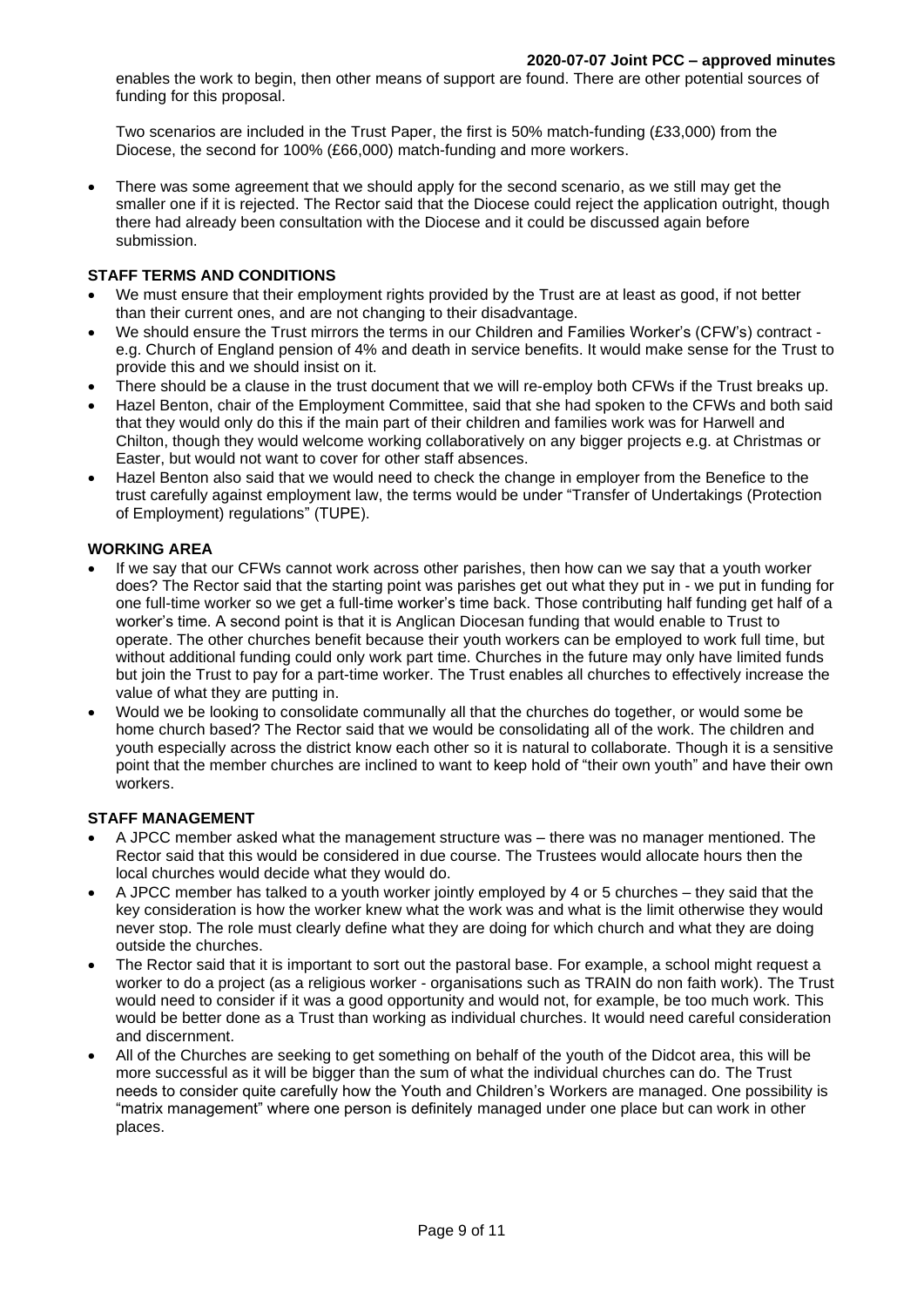#### **TIMING OF APPLICATION AND CONSULTATIONS**

- The CFW's contracts end at the calendar year-end, so it would be a good time to change. Hazel Benton will check if the earliest possible time is January.
- This is an important matter, involving substantial funding and liaison with other churches. It has been under discussion for some time so it is disappointing that the Combined PCC meeting (due tonight) was cancelled, then this meeting was scheduled for a smaller group, with this item added at short notice. It might be better for the Combined PCC to look at this

The Rector agreed that this is a significant and important decision that needs to be discussed by the full Combined PCC. He is not looking for a decision at this meeting but to use the Joint PCC as a sounding board, the decision will be in due course.

The Rector explained that he situation had changed since the July Combined PCC meeting was cancelled: The proposal was made in the last two weeks that our Children and Families Workers as well as the youth workers are changed to be employed by the Trust. As this is employment of our own staff it is important that the Rector consults with the PCCs before taking this any further.

Is there enough time to apply to the Development Fund in September as suggested in the paper? There needs to be enough time to consult the Combined PCC at a meeting, else it could appear that this has appeared out of nowhere. Applying in January would be better as we could take things more slowly.

The Rector replied that he was keen to apply in September so the trust could actually start in January. This timing is good for the other churches too, else there will be a delay of three months or more. There is a lot of work to do and an Extraordinary Combined PCC meeting could be called in September. It was suggested that this should be at the end of September to give a long enough run-up to make sure everyone is agreed and not swept along.

• There was some agreement that we must communicate well to the wider PCCs and congregations. The Rector said that he understands, there is not a lot of time, especially over the summer. This proposal was stalled, but is now picking up momentum.

#### **FINANCE AND FUNDRAISING**

- Is it the intention that we grow giving so we continue to employ the current workers, the work continues and we get a Youth Worker sooner than if we were working on our own? The Rector agreed, this will be established with no end date, similar to the current CFWs having a 3-year contract that is renewable.
- The Chilton PCC Treasurer said that he did not see any financial risk in the short term. We would need to decide how to take it forward in the long term with Children and Families' Worker fundraising.
- What happens if we don't get the funding from the Diocese Development fund? The Rector replied that we could still form a Trust, and apply for other funding and grants. The current proposal works well for the other partner churches. There would not be a strong case for the Trust without extra funding, however, as it is a lot of work to do for no more workers or work completed.

**The Rector said that he has the sense that there is broad support for the proposal with a few adjustments. He will take the outcome to the partner churches and come back in August / September. No Objections**.

**The Rector closed the meeting with the Grace at 9:47pm.**

**Dates of next meetings:**

**Individual PCCs: Chilton and Harwell 1 st September 2020.**

Combined PCC: **th October 2020.**

**(Locations to be announced)**